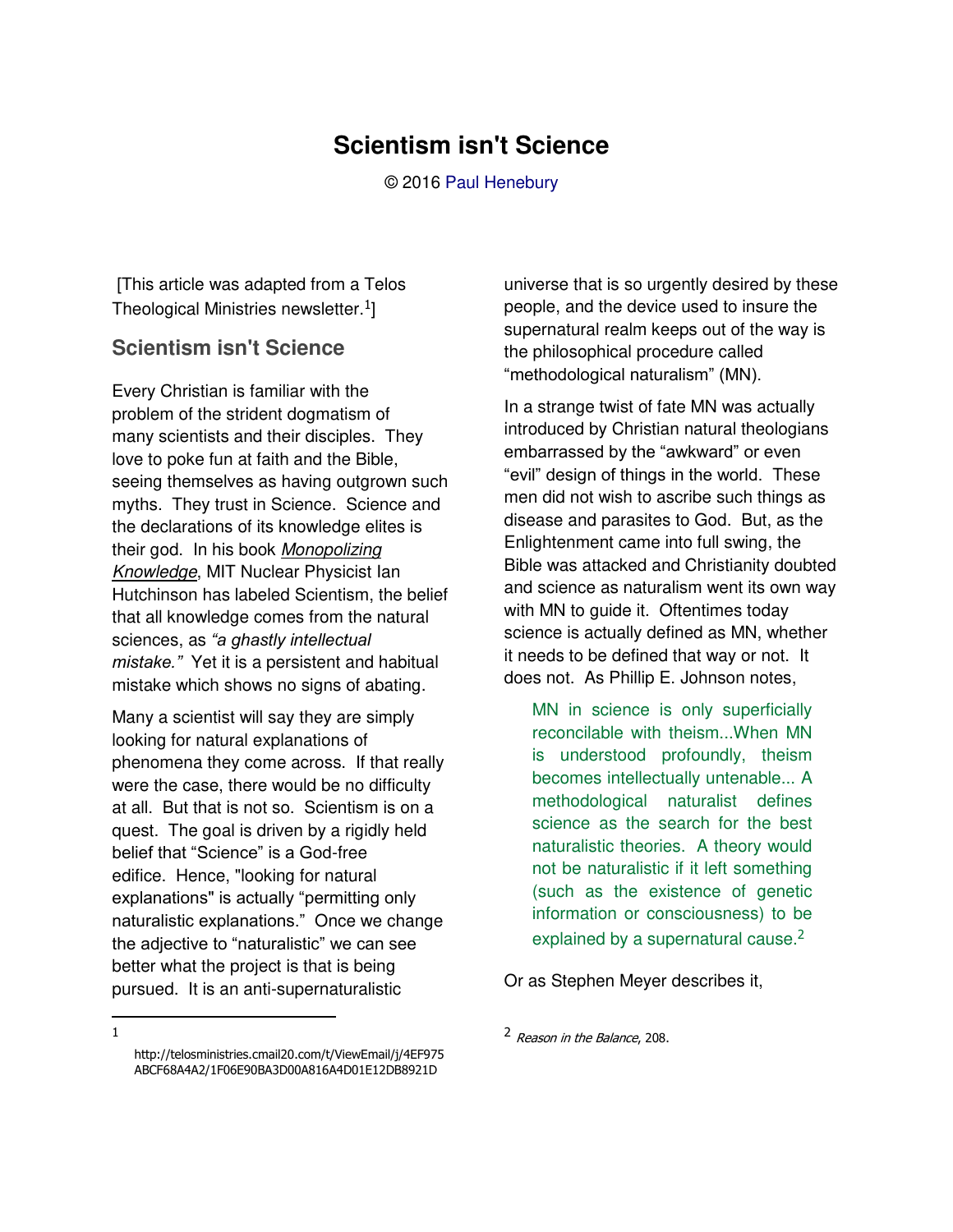scientists should accept as a working assumption that all features of the natural world can be explained by material causes without recourse to purposive intelligence, mind, or conscious agency<sup>3</sup>

But true science need not be enclosed within a naturalistic paradigm; methodological or metaphysical. Indeed, to do so is to close off purpose (teleology) to science. That sounds good to the naturalist until it is realized that scientists routinely employ purpose in their theories, and expect to find it in the extended world (e.g. medical diagnosis, forensics, SETI, or archaeology). Ah, but teleological answers are fine if we can confine them to the physical world. They are not fine if they lead to God!

## **Scientism and Information**

But as Johnson shows in the above quote, and as Stephen Meyer, Michael Behe, William Dembski, Werner Gitt and others have demonstrated, science so straightjacketed is incompetent to explain informational systems. And yet it is the presence of complex information which is confronting MN everywhere.

To say such a thing is not to say that science done by Christians is superior to science done in the non-Christian mode. Non-Christians can and have made great scientific breakthroughs. But as Cornelius Van Til stated:

Non-Christian science has worked with the borrowed capital of Christian theism, and for that reason alone has been able to bring to light much truth.<sup>4</sup>

Whether we acknowledge the fact or not, we function as image-bearers discovering things which inform us in some way about the Creation. Claiming we can acquire knowledge about the world via methodological naturalism, which is a denial of the revelatory character of the world, leads naturally to the teaching that we should think independently of God (i.e. knowledge can be arrived at by NOT thinking God's thoughts after Him). But since all that is within the world is preknown and pre-interpreted by God this position is anti-biblical. Van Til said,

The knowledge of God is inherent in man. It is there by virtue of his creation in the image of God. God witnessed to them through every fact of the universe from the beginning of time… God made man a rational moral creature, he will always be that. As such, he is confronted with God, he is addressed by God. To not know God, man would have to destroy himself; he cannot do this. There is no non-being into which man can slip in order to escape God's face and voice.<sup>5</sup>

As he said in another place, *"Man is revelational to himself."* The upshot is that

 $\overline{a}$ 

<sup>3</sup> Darwin's Doubt, 19. (Meyer rejects this view.)

<sup>&</sup>lt;sup>4</sup> Cited in Greg L. Bahnsen, *Van Til's Apologetic: Readings &* Analysis, 377.

<sup>5</sup> Cornelius Van Til, *The Defense of the Faith*, (1955), 172.